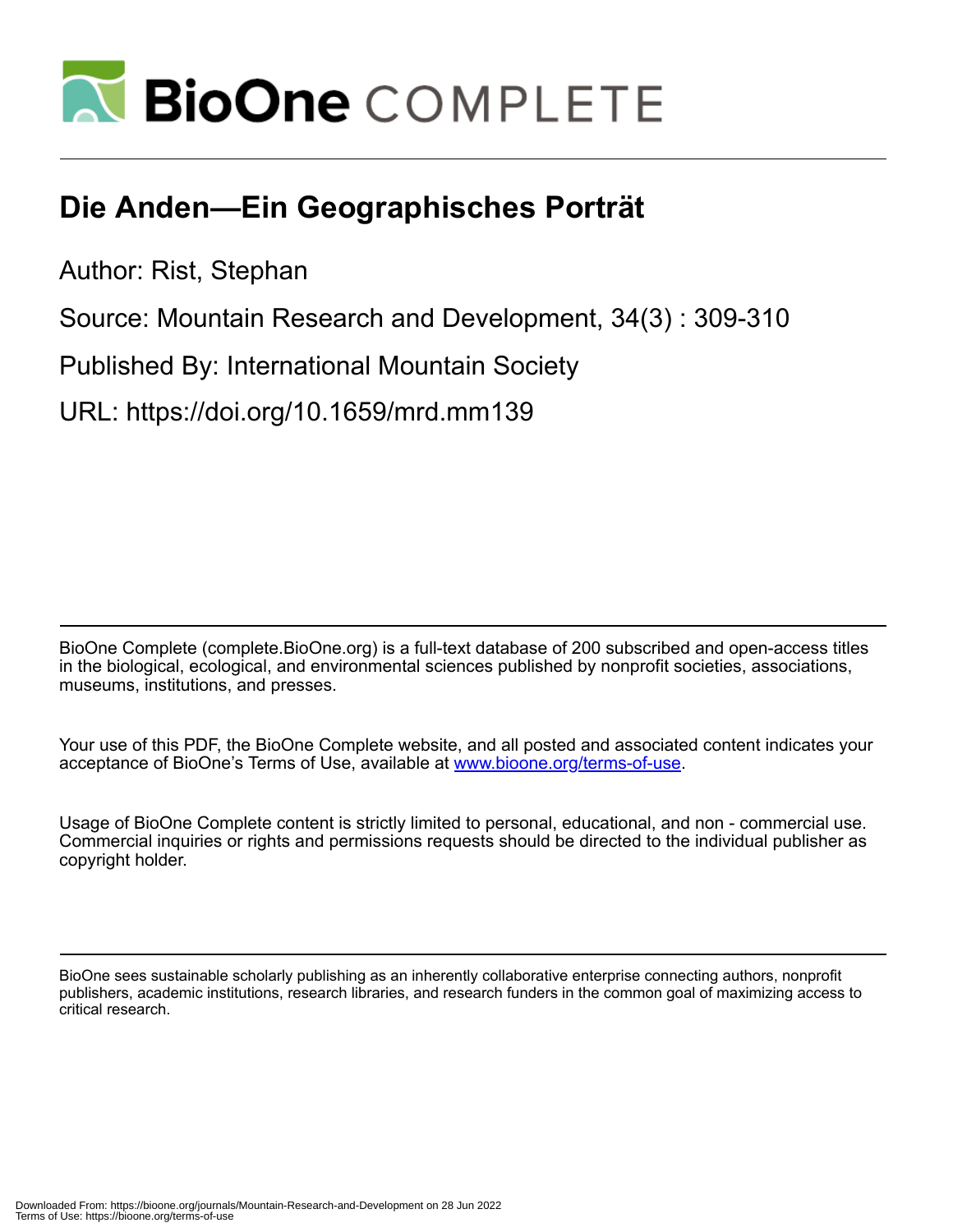## Mountain Research and Development (MRD) and the contract of the contract of the MountainMedia

An international, peer-reviewed open access journal published by the International Mountain Society (IMS) www.mrd-journal.org

## Die Anden—Ein Geographisches Porträt

By Axel Borsdorf and Christoph Stadel. Berlin, Germany: Springer, 2013. 453 pp. US\$ 109.00. ISBN 978-3- 8274-2458-7.

This very nice book presents a general picture of the multifaceted notion of ''the Andes.'' It is organized on the basis of a good old Humboldtian geographical tradition that remains unbeaten despite its age: By joining together increasingly fragmented and often disconnected published bits and pieces of research on the Andes, the book gives its readers an idea of how inspiringly attractive science can become when we get a chance to look at the ''whole picture.'' The authors carefully assemble the whole picture of the Andes by reconstructing the main features of past and present factors shaping nature–society relationships, and give important hints on how this all relates to future development challenges.

From the beginning, the wellknown and highly recognized authors make it clear that "the Andes" today cannot be understood in terms of a mountainous region strictly defined by altitude or any other biophysical indicator. Rather, "the Andes" are a starting point for acknowledging the manifold entanglements of mountain regions with their surrounding lowlands or coastal areas. This view of the Andes as a network seems also to have guided organization of the book's chapters. Although it moves from a presentation of biophysical factors, processes, and spaces to cultural, demographic, economic, and political aspects, there is no hierarchy between the different perspectives. The book's organization thus matches a "modern" understanding of nature–society relationships in terms of coevolution. The book also shows that this "modern" understanding of nature–society relationships benefits from the "old" Humboldtian integrative and transdisciplinary geographical tradition. This provides a very good basis for processing fragmented scientific insights further towards understanding the potentials and limitations that shape the future development of the Andes.

The introductory chapter presents an excellent overview of one of the most impressive features of the Andes: diversity in all its biophysical, socioeconomic, and cultural dimensions. It concludes by asking whether the region's great socioecological diversity is a potential or a handicap for development. The authors suggest that the type of development does not depend on the region's geography as such (geodeterminism): Whether a country is poor or rich depends on the degree to which its societies are able to regulate or ''domesticate'' the different phases of capitalist economic development towards the public good, rather than directing "development" profit maximization into private or public corporations. Chapter 2 contains inspiring insights into the complexity of biophysical factors and processes related to the highly diverse natural patchwork of Andean spaces. The last part of this chapter deals with natural risks, thus linking up nicely with the human side of Andean geography, which is addressed from Chapter 3 onwards. Based on well-documented examples of protected areas, this chapter shows how close so-called ''traditional'' indigenous and local forms of resource appropriation are to modern ways of conserving biodiversity. Instead of building on the globally dominant ''fortress approaches'' which see human beings as the main enemies of biodiversity—both indigenous and modern approaches are struggling for recognition that even if it seems more complex, a combined approach of enhancing biological diversity via the promotion of cultural diversity is a more sustainable way of organizing nature–society relationships in the long run.

Chapters 4 and 5 provide a deeper understanding of the extremely rich cultural diversity of the societies living in the Andes. It is clearly shown that "Andean culture" is not just an undefined epiphenomenon of otherwise "westernized" people; culture has to be understood as a process that constitutes one of the main political resources through which Andean people re-create principles of development that underpinned their ancestors' lives in the past, as a basis for orienting themselves in search of their own place in today's global societies. Chapters 6 to 8 cover important issues regarding the coevolutionary process of emergence and the main features of today's rural and urban housing structures, as well as their intimate relationships with key economic sectors and activities and the related transport infrastructure.

Chapters 9 and 10 provide very useful insights into what the previously presented and illustrated characteristics of the Andes mean for understanding, and acting upon, the political–geographical overall conditions and their manifestations at the level of nation-states; consideration is also given to the different ways in which these states adopt the roles of victims and actors of "globalization." Chapter 10 concludes with a highly relevant overview of the main economic, social, political, cultural, and ecological challenges for future development. It is precisely here that one weakness of this volume becomes more clearly visible. While the book does an excellent job of covering the ways in which the ups and downs of Andean history have been expressed in a dialectical process of colonization, resistance, and constant re-creation of identities, ecological places, and political organizations. These are increasingly taking on board their own values, derived from an innovative collective reconstruction of ''our common past'' as guidance for ''our common future''. While the book shows how this is expressed at local levels, the analysis of the political